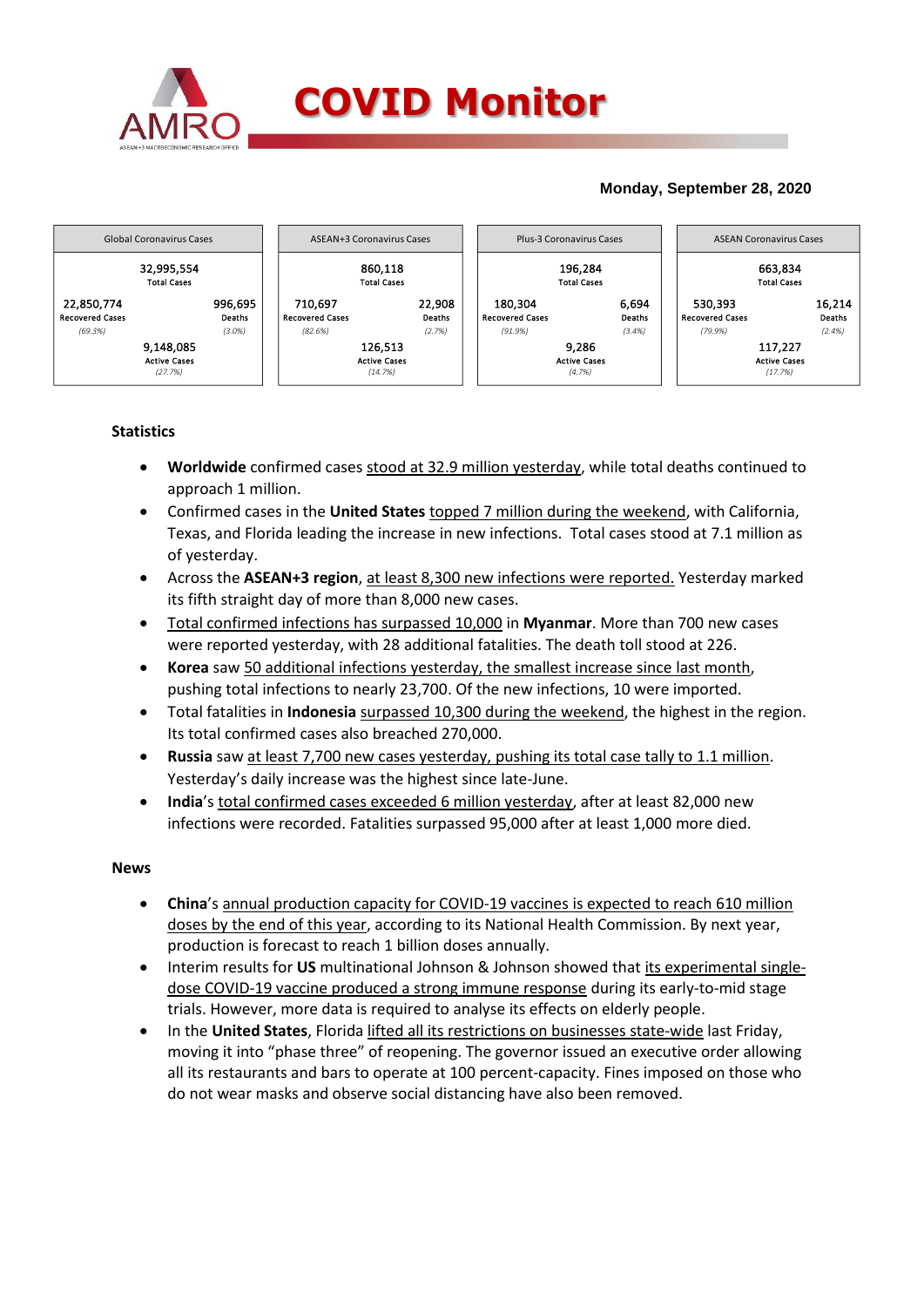

Overview of Confirmed COVID-19 Cases

| Economy              | <b>Total</b><br>Cases | Cases per 1M<br>Population | <b>New</b><br>Cases | <b>New Cases per</b><br>1M Pop. | <b>New Cases</b><br>$(7$ -day avg $)^1$ | <b>ANew Cases</b> | ∆% New<br>Cases          | <b>Total</b><br><b>Deaths</b> | <b>New</b><br><b>Deaths</b> | Fatality<br><b>Rate (%)</b> | <b>Total</b><br>Recovered | <b>Recovery</b><br><b>Rate (%)</b> | <b>Active</b><br>Cases | <b>Resolved</b><br>cases $(%)2$ |
|----------------------|-----------------------|----------------------------|---------------------|---------------------------------|-----------------------------------------|-------------------|--------------------------|-------------------------------|-----------------------------|-----------------------------|---------------------------|------------------------------------|------------------------|---------------------------------|
| Global               | 32,995,554            |                            | 155,542             |                                 |                                         | $-122,395$        | 0.5                      | 996,695                       | 2,552                       | 3.0                         | 22,850,774                | 69.3                               | 9,148,085              | 72.3                            |
| ASEAN+3              | 860,118               |                            | 8,317               |                                 |                                         | 186               | $1.0$                    | 22,908                        | 174                         | 2.7                         | 710,697                   | 82.6                               | 126,513                | 72.2                            |
| Plus-3               | 196,284               |                            | 560                 |                                 |                                         | $-199$            | 0.3                      | 6,694                         | $\overline{7}$              | 3.4                         | 180,304                   | 91.9                               | 9,286                  | 85.3                            |
| ASEAN                | 663,834               |                            | 7,757               |                                 |                                         | 385               | 1.2                      | 16,214                        | 167                         | 2.4                         | 530,393                   | 79.9                               | 117,227                | 83.7                            |
|                      |                       |                            |                     |                                 |                                         |                   |                          |                               |                             |                             |                           |                                    |                        |                                 |
| China                | 85,372                | 61                         | 21                  | 0.0                             |                                         | $\overline{7}$    | 0.0                      | 4,634                         | $\mathbf 0$                 | 5.4                         | 80,549                    | 94.4                               | 189                    | 99.8                            |
| Hong Kong, China     | 5,065                 | 663                        | 6                   | 0.8                             |                                         | 5                 | 0.1                      | 105                           | $\mathbf 0$                 | 2.1                         | 4,786                     | 94.5                               | 174                    | 96.6                            |
| Japan                | 82,186                | 654                        | 483                 | 3.8                             |                                         | $-166$            | 0.6                      | 1,549                         | $\overline{2}$              | 1.9                         | 73,677                    | 89.6                               | 6,960                  | 91.5                            |
| Korea                | 23,661                | 455                        | 50                  | $1.0$                           |                                         | $-45$             | 0.2                      | 406                           | 5                           | 1.7                         | 21,292                    | 90.0                               | 1,963                  | 91.7                            |
|                      |                       |                            |                     |                                 |                                         |                   |                          |                               |                             |                             |                           |                                    |                        |                                 |
| Indonesia            | 275,213               | 1,020                      | 3,874               | 14.4                            |                                         | $-620$            | 1.4                      | 10,386                        | 78                          | 3.8                         | 203,014                   | 73.8                               | 61,813                 | 77.5                            |
| Malaysia             | 10,919                | 329                        | 150                 | 4.5                             |                                         | 68                | 1.4                      | 134                           | $\mathbf{1}$                | 1.2                         | 9,835                     | 90.1                               | 950                    | 91.3                            |
| Philippines          | 304,226               | 2,765                      | 2,970               | 27.0                            |                                         | 1,075             | 1.0                      | 5,344                         | 60                          | 1.8                         | 252,510                   | 83.0                               | 46,372                 | 84.8                            |
| Singapore            | 57,700                | 10,119                     | 15                  | 2.6                             |                                         | $-5$              | 0.0                      | 27                            | $\mathbf 0$                 | 0.0                         | 57,367                    | 99.4                               | 306                    | 99.5                            |
| Thailand             | 3,523                 | 52                         | 0                   | 0.0                             |                                         | $-1$              | 0.0                      | 59                            | $\mathbf 0$                 | 1.7                         | 3,367                     | 95.6                               | 97                     | 97.2                            |
|                      |                       |                            |                     |                                 |                                         |                   |                          |                               |                             |                             |                           |                                    |                        |                                 |
| Brunei Darussalam    | 146                   | 324                        | $\Omega$            | 0.0                             |                                         | $\mathbf 0$       | 0.0                      | $\overline{3}$                | $\mathbf 0$                 | 2.1                         | 142                       | 97.3                               | $\mathbf{1}$           | 99.3                            |
| Cambodia             | 276                   | 16                         | 0                   | 0.0                             |                                         | $-1$              | 0.0                      | $\mathbf 0$                   | $\mathbf 0$                 | 0.0                         | 275                       | 99.6                               | $\mathbf{1}$           | 99.6                            |
| Lao PDR              | 23                    | $\overline{3}$             | 0                   | 0.0                             |                                         | $\mathbf 0$       | 0.0                      | $\mathbf 0$                   | $\mathbf 0$                 | 0.0                         | 22                        | 95.7                               | $\mathbf{1}$           | 95.7                            |
| Myanmar              | 10734                 | 201                        | 743                 | 13.9                            |                                         | $-136$            | 7.4                      | 226                           | 28                          | 2.1                         | 2862                      | 26.7                               | 7,646                  | 28.8                            |
| Vietnam              | 1,074                 | 11                         | 5                   | 0.1                             |                                         | 5                 | 0.5                      | 35                            | $\mathbf 0$                 | 3.3                         | 999                       | 93.0                               | 40                     | 96.3                            |
|                      |                       |                            |                     |                                 |                                         |                   |                          |                               |                             |                             |                           |                                    |                        |                                 |
| Belgium              | 114,179               | 9,914                      | 1,376               | 119.5                           |                                         | $-451$            | 1.2                      | 9,996                         | $\mathsf 0$                 | 8.8                         | 19,275                    | 16.9                               | 84,908                 | 25.6                            |
| France               | 527,554               | 8,117                      | $\overline{a}$      |                                 |                                         |                   | $\overline{\phantom{a}}$ | 31,483                        | $\mathbf 0$                 | 6.0                         | 72,408                    | 13.7                               | 423,663                | 19.7                            |
| Germany              | 286,339               | 3,451                      | 1,313               | 15.8                            |                                         | $-1$              | 0.5                      | 9,464                         | 5                           | 3.3                         | 250,866                   | 87.6                               | 26,009                 | 90.9                            |
| Italy                | 309,870               | 5,145                      | 1,766               | 29.3                            |                                         | $-103$            | 0.6                      | 35,835                        | 17                          | 11.6                        | 224,417                   | 72.4                               | 49,618                 | 84.0                            |
| Netherlands          | 113,564               | 6,572                      | 46                  | 2.7                             |                                         | $-2,714$          | 0.0                      | 6,415                         | $\mathbf 0$                 | 5.6                         | $\overline{\phantom{a}}$  | $\sim$                             |                        | $\sim$                          |
| Spain                | 716,481               | 15,288                     |                     |                                 |                                         |                   | $\overline{\phantom{a}}$ | 31,232                        | $\mathbf 0$                 | 4.4                         | 150,376                   | 21.0                               | 53,521                 | 92.5                            |
| Switzerland          | 51,864                | 5,998                      |                     |                                 |                                         |                   | $\overline{\phantom{a}}$ | 2,064                         | $\mathbf 0$                 | 4.0                         | 42,700                    | 82.3                               | 7,100                  | 86.3                            |
| United Kingdom       | 437,517               | 6,505                      | 5.700               | 84.8                            |                                         | $-350$            | 1.3                      | 46,791                        | 17                          | 10.7                        |                           | $\sim$                             |                        | $\sim$                          |
|                      |                       |                            |                     |                                 |                                         |                   |                          |                               |                             |                             |                           |                                    |                        |                                 |
| Brazil               | 4,732,309             | 22,388                     | 14,318              | 67.7                            |                                         | $-14,060$<br>605  | 0.3                      | 141,741                       | 335<br>5                    | 3.0                         | 4,172,711                 | 88.2                               | 417,857                | 91.2                            |
| Canada               | 155,428               | 4,110                      | 1,658               | 43.8                            |                                         |                   | 1.1                      | 9,318                         |                             | 6.0                         | 133,204                   | 85.7                               | 12,906                 | 91.7                            |
| Argentina            | 711,325               | 15,616                     | 8,841               | 194.1                           |                                         | $-2,408$          | 1.3                      | 15,749                        | 206                         | 2.2                         | 565,935                   | 79.6                               | 129,641                | 81.8                            |
| Mexico               | 730,317               | 5,746                      | 3,886               | 30.6                            |                                         | $-1,687$          | 0.5                      | 76,430                        | 187                         | 10.5                        | 616,696                   | 84.4                               | 37,191                 | 94.9                            |
| Peru                 | 800,142               | 24,377                     | 5,558               | 169.3                           |                                         | 5,558             | 0.7                      | 32,142                        | 105                         | 4.0                         | 657,836                   | 82.2                               | 110,164                | 86.2                            |
| <b>United States</b> | 7,065,031             | 21,341                     | 36,028              | 108.8                           |                                         | $-8,819$          | 0.5                      | 204,052                       | 264                         | 2.9                         | 2,766,280                 | 39.2                               | 4,094,699              | 42.0                            |
|                      | 27,044                |                            | $\overline{4}$      | 0.2                             |                                         |                   | 0.0                      |                               |                             |                             |                           |                                    |                        |                                 |
| Australia            |                       | 1,041                      |                     |                                 |                                         | $-20$             |                          | 875                           | 3                           | 3.2                         | 24,631                    | 91.1                               | 1,538                  | 94.3                            |
| India                | 6,074,702             | 4,436                      | 82,170              | 60.0                            |                                         | $-6,430$          | 1.4                      | 95,542                        | 1,039                       | 1.6                         | 4,941,627                 | 81.3                               | 1,037,533              | 82.9                            |
| Iran                 | 446,448               | 5,305                      | 3,362               | 40.0                            |                                         | 158               | 0.8                      | 25,589                        | 195                         | 5.7                         | 374,170                   | 83.8                               | 46,689                 | 89.5                            |
| Russia               | 1,146,273             | 7,818                      | 7,764               | 53.0                            |                                         | 343               | 0.7                      | 20,239                        | 99                          | 1.8                         | 939,921                   | 82.0                               | 186,113                | 83.8                            |
| Saudi Arabia         | 333,193               | 9,584                      | 403                 | 11.6                            |                                         | $-58$             | 0.1                      | 4,683                         | 28                          | 1.4                         | 317,005                   | 95.1                               | 11,505                 | 96.5                            |
| South Africa         | 670,766               | 11,232                     | 1,268               | 21.2                            |                                         | 299               | 0.2                      | 16,398                        | 22                          | 2.4                         | 603,721                   | 90.0                               | 50,647                 | 92.4                            |

Source: Haver Analytics, sourced from John Hopkins University; AMRO staff calculations.<br>Notes: New cases since previous day. Δ% refers to percentage change since previous day. Fatality rate measured as deaths per confirme

Data as of 27/9/2020